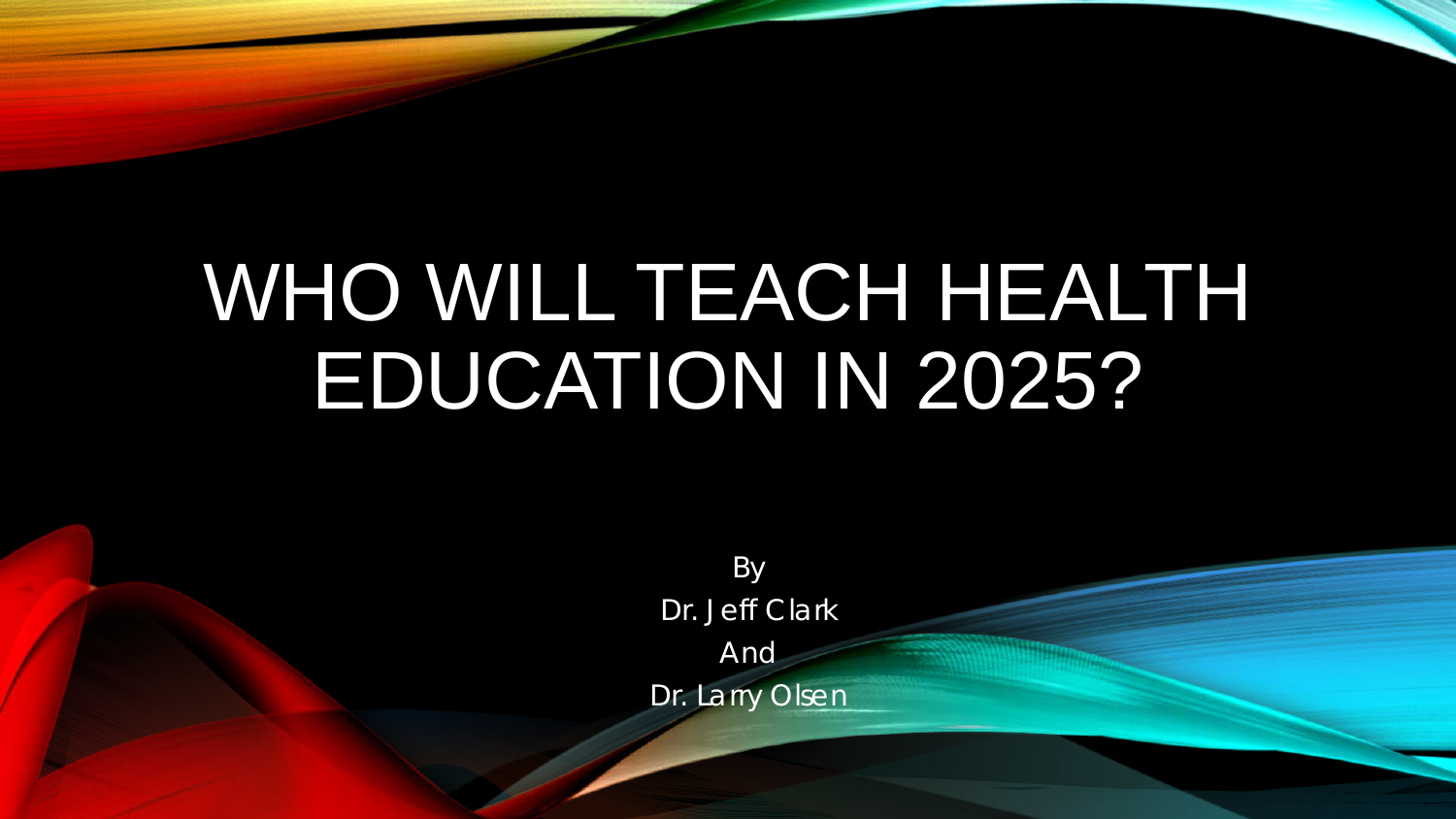## BACKGROUND

- School Education expansion
	- 1950 present
- NCATE recognized Institutions
	- $\bullet$  44 /23 states
- Higher Education Faculty recruitment
- Education reform
	- NCLB
		- Testing
	- STEM
- Changing perception of health education in public schools

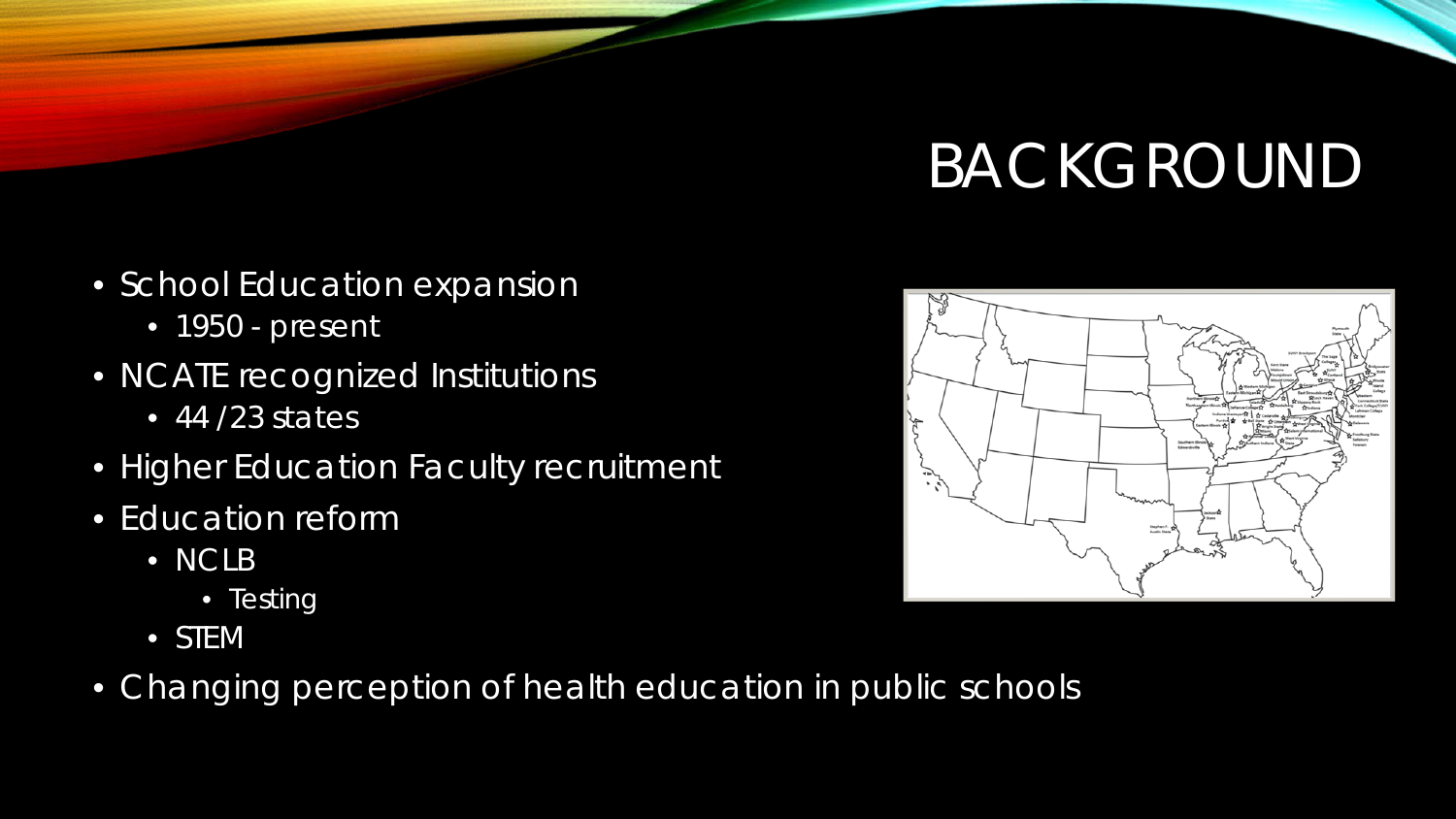### **METHODS**

- Interview script development
	- Pilot tested
	- Convenience sample
	- Interviews with current/previous chairs/program directors (10-12)
- Identified 58 doctoral programs
	- AAHE
	- ESG Directory
- Data collection from Department Chair
	- Request E-mail
	- Follow-up Telephone
	- Referral to Webpage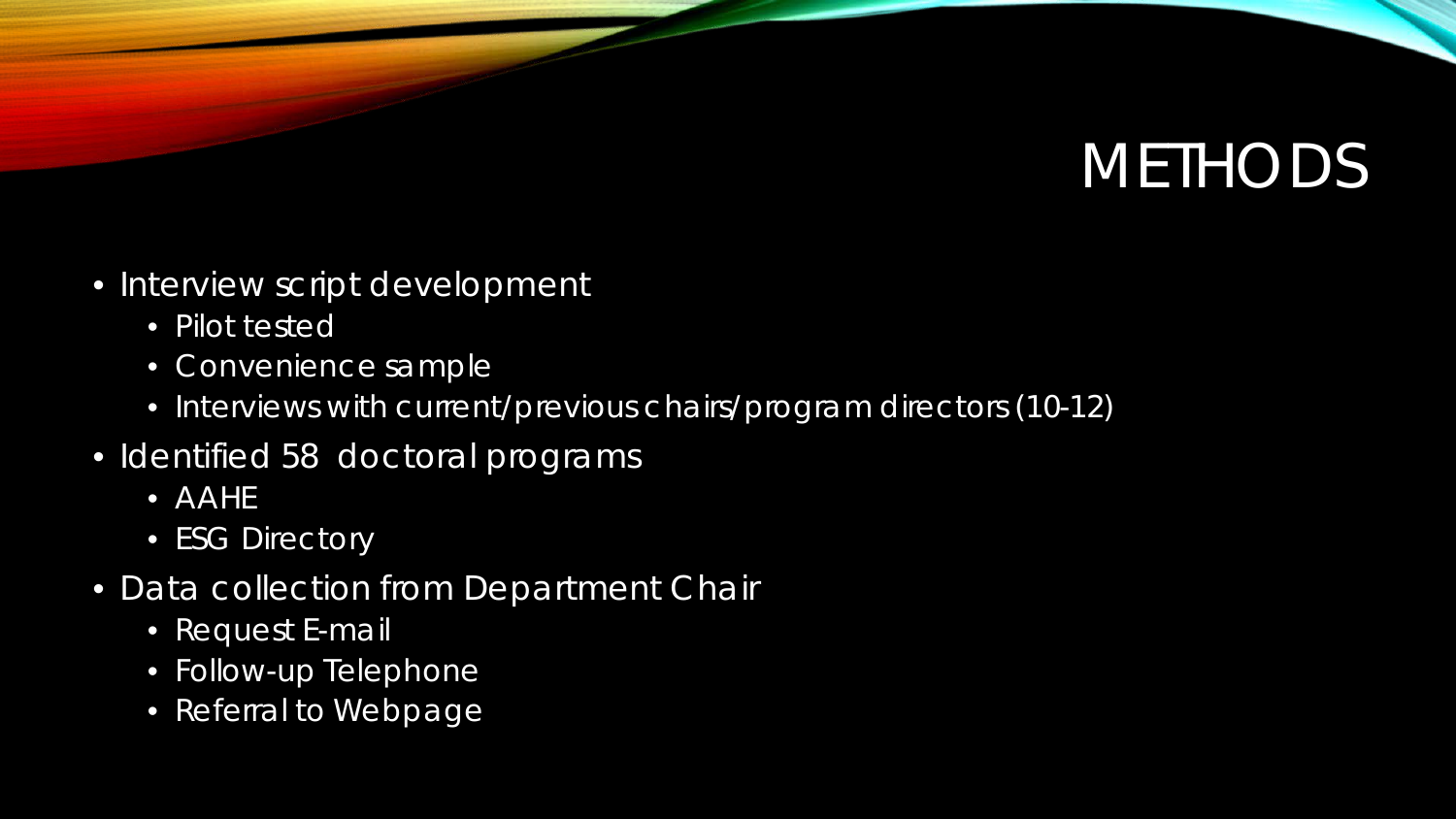#### RESULTS

- Interview response rate 92%
- Remaining sample referred to webpage
- 58 to 6
	- 6 institutions reported having a doctoral program with a school health education emphasis
	- Enrollment 3 institutions had students enrolled
	- Total enrollment = 26 students
	- Employment
- None of the programs provided formalized career placement services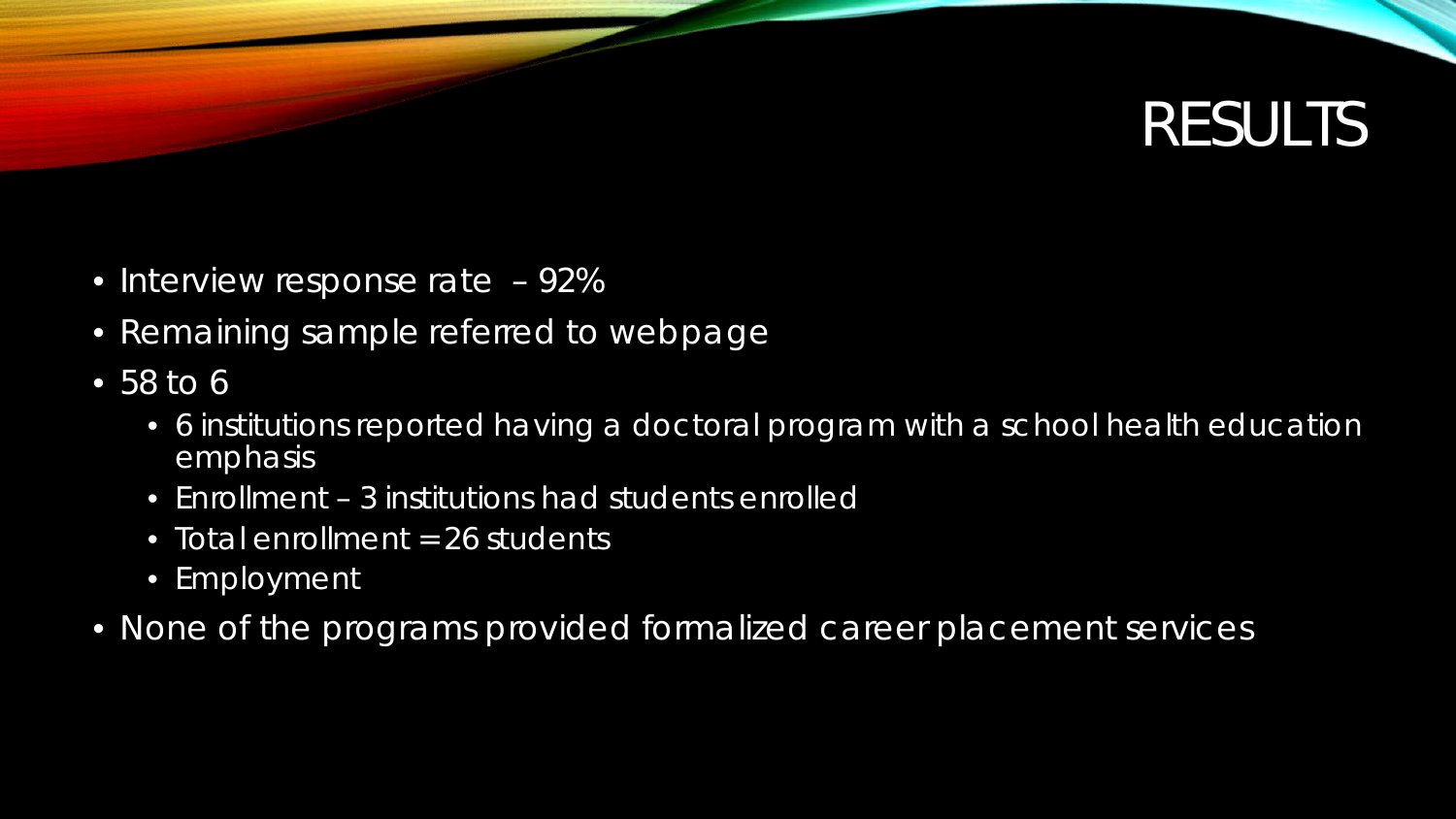### DISCUSSION & IMPLICATIONS

- Who teaches health education in the schools
- Changing requirements in school health education preparation
- National Health Education Standards
- Number of positions in higher education
- What does the profession do?